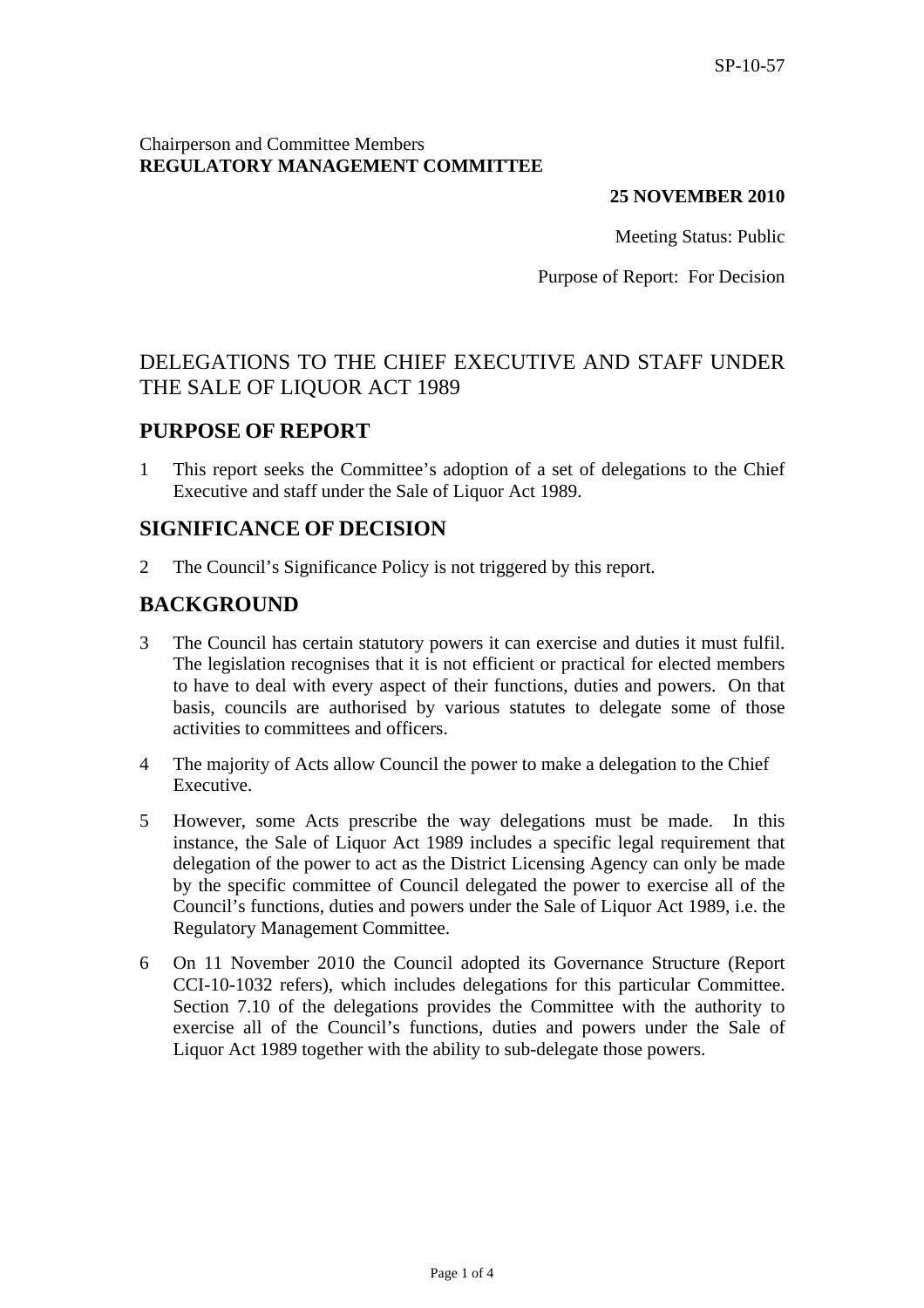## **CONSIDERATIONS**

#### Issues

- 7 Administratively with the start of the new triennium it is good practice for the Regulatory Management Committee to establish a base set of 2010 Sale of Liquor Act 1989 delegations which can then be updated over the course of the triennium. This Act is currently under review through the Parliamentary Select Committee process. That process will be monitored and reported back to this Committee if amendments to existing legislation prompt an amendment to this delegation.
- 8 In the meantime this paper requests that the Committee delegate the functions, duties and powers under the Sale of Liquor Act 1989 as listed in Appendix A to this report the following three staff positions: the Chief Executive, the Deputy Chief Executive and the Group Manger responsible for this function.

#### Financial Considerations

9 There are no financial considerations in this report.

#### Legal Considerations

- 10 Under section 104(2) of the Sale of Liquor Act 1989 Council has delegated power to exercise all of its functions, duties and powers under the Sale of Liquor Act 1989 to the Regulatory Management Committee. As such only this Committee can delegate the power to act as the Secretary of the District Licensing Agency.
- 11 Section 32 (3) of the Local Government Act 2002 also has relevance:

*A committee, or other subordinate decision-making body, community board, or member or officer of the local authority may delegate any of its responsibilities, duties or powers to a subcommittee or person, subject to any conditions, limitations, or prohibitions imposed by the local authority or by the committee or body or person that makes the original delegation…* 

## Delegation

12 The Regulatory Management Committee has the delegation to carry out this report's recommended action under Section 7.10 of the Governance Structure 2010-2013, as approved by Council on 11 November 2010.

#### Other Considerations

13 There are no consultation, policy or publicity considerations with what is essentially a procedural process to make appropriate provision for the Chief Executive and staff to perform their roles.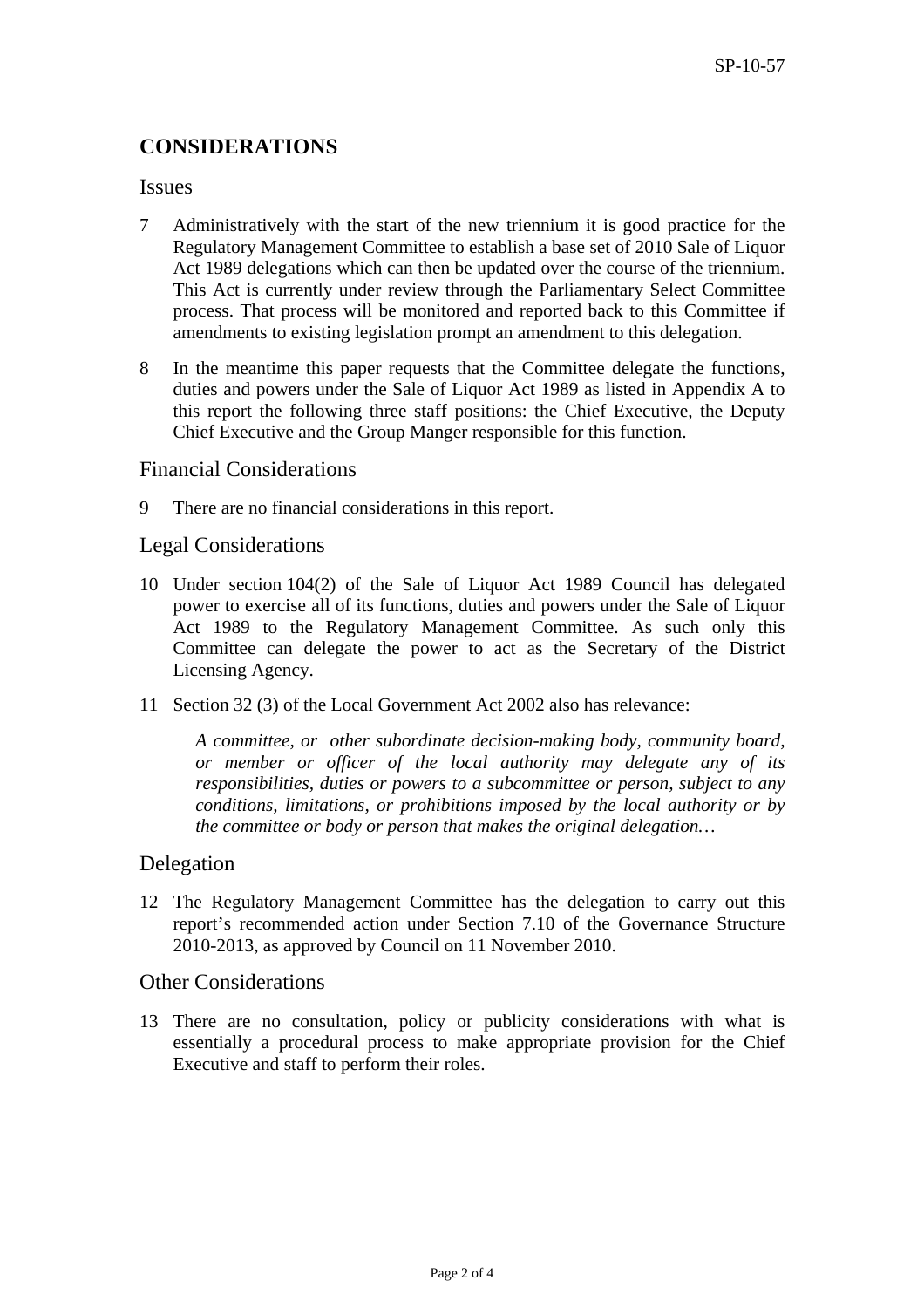## **RECOMMENDATIONS**

14 That the Committee approves the delegation to the Chief Executive, Deputy Chief Executive and the Group Manager responsible for this function as attached as Appendix A to this Report SP-10-57, noting that these amended delegations supersede any previous delegations made under the Sale of Liquor Act 1989.

### **Report prepared by:** Approved for submission by:

**Sharon Foss** Gael Ferguson **Manager, Corporate Planning and Reporting** 

**Group Manager, Strategy and Partnerships** 

## **Attachments**

Appendix A **Delegations made by the Regulatory Management Committee to the Chief Executive**